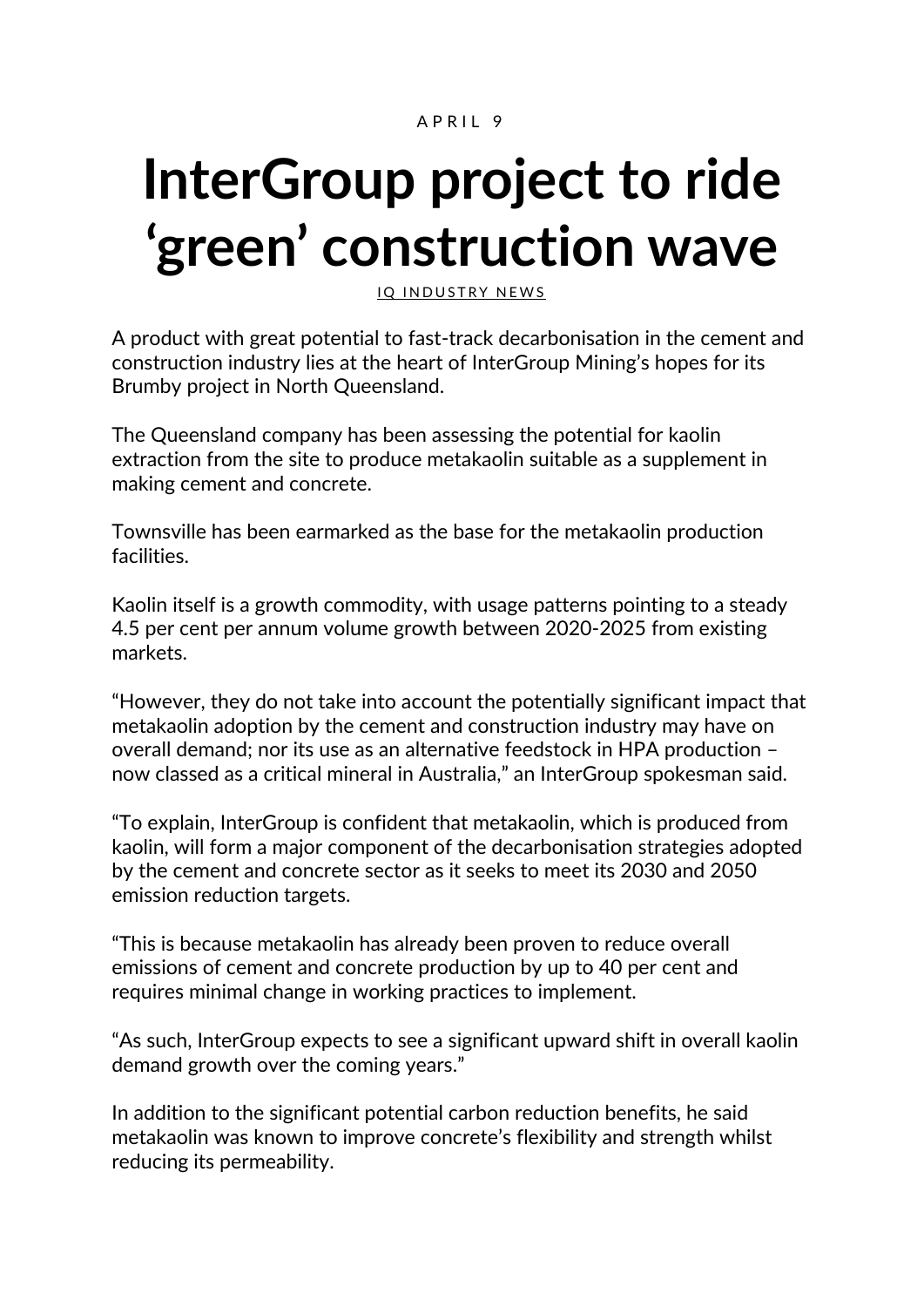Kaolin is also gaining traction as an alternative low-cost feedstock in high purity alumina ("HPA") production. HPA is an essential mineral for the EV battery market, acting as a separator between cathodes and anodes, and for the LED lighting market.

A recent inhouse study considered a two-stage project starting with a 10 ktpa demonstration metakaolin plant followed by a 300 ktpa production plant.

[InterGroup](https://igmining.com/) said the kaolinite resource already established for its Surprise and Clydesdale areas within the Brumby project would provide sufficient material to feed such an operation for the first 12 years of operation.

Further drilling, exploration and testwork is needed to develop an ore reserve on which to base feasibility studies, detailed development plans and potential production and commercialisation – the Company believing it could be looking at a multi-generational deposit with a possible 100+yr mine life.

The spokesman said the company had been highly encouraged by the offtake discussions it was already having at what was a very early stage of the project's development.

The company has announced an inferred resource of white kaolinized granite of 7.7 million tonnes in the Clydesdale area. This resource is estimated to contain 2.8 million tonnes of -45µm recoverable kaolinite.

A subsequent assessment by specialist mining and mineral processing advisory firm Stratum Resources points to a deposit of 47Mt kaolinized granite for 18.2Mt kaolin for 5 per cent of identified kaolinized mineralisation area.

## **Gold potential in NQ tenement package**

And an adjacent tenement which forms part of the overall Brumby Project may add some further shine – offering the potential for a significant gold co-mining opportunity.Brandy Creek lies 5km from what InterGroup refers to as the Brumby Line – a highly prospective area of the 20km corridor of gold-bearing quartz veins that runs SE to NW across the 100sq km Brumby property.

InterGroup has submitted a mining application to proceed with gold mining activities at Brandy Creek, where prior exploration and drilling returned impressive grades as high as 47g/t gold.

"Exploration to date at Brandy Creek indicates that the geology is very similar to that at the Brumby Line," the spokesman said. "We expect the additional mining licence for Brandy to be granted H1 2022."